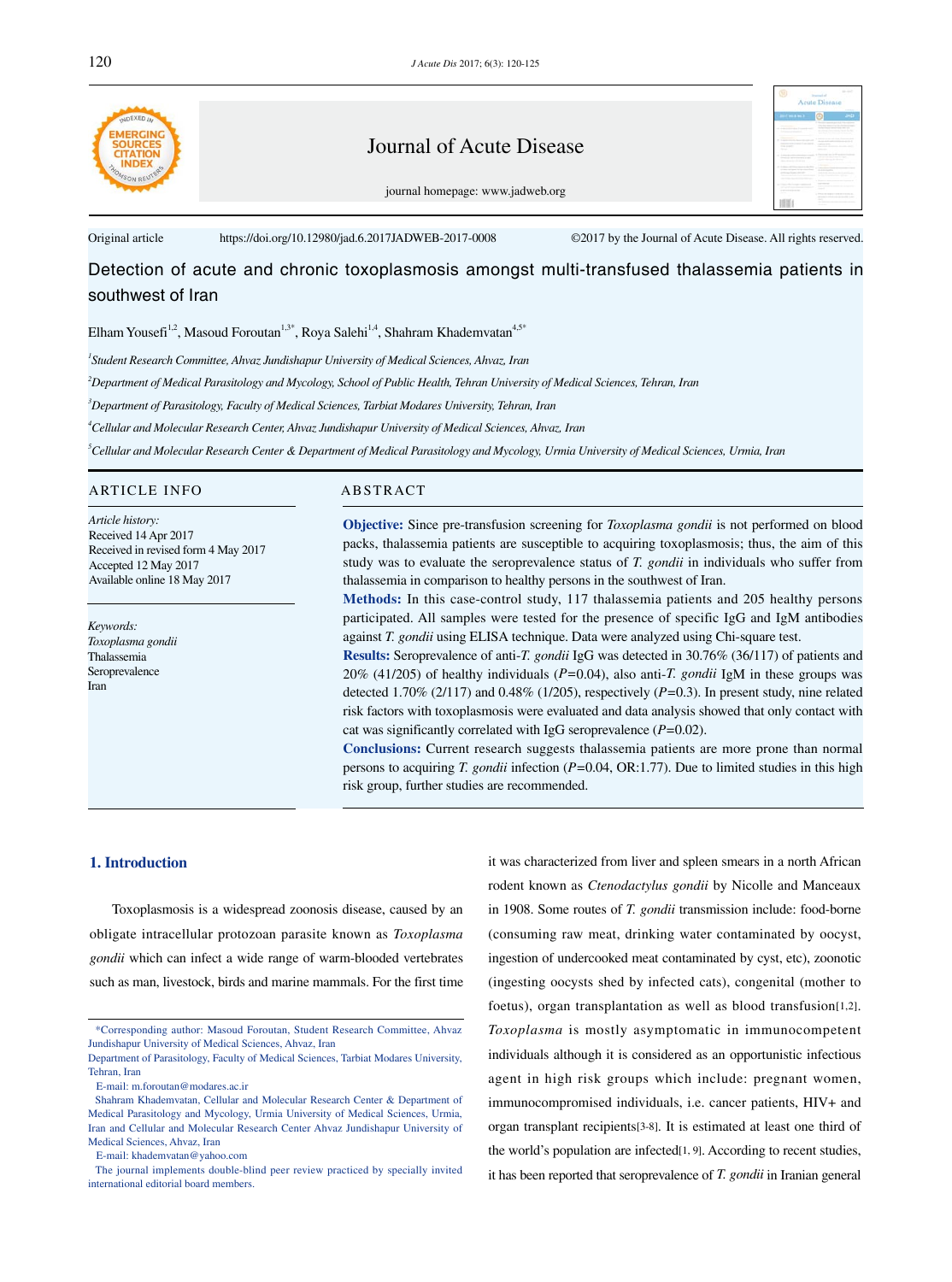population, Iranian pregnant women and, immunocompromised patients is 39%, 41% and, 50%, respectively[3,5,10]. Based on recent studies, chronic toxoplasmosis may associated with autoimmune and neurodegenerative disorders[11-15].

 Thalassemia is one of the most common genetic disorders which happens due to mutation in genes responsible for creation of  $\alpha$  or  $\beta$ globulin chains and leads to non-production or reduced production of globin chains[16]. Due to severe anemia in thalassemia patients, numerous complications occur including: changes in the face, long bones, pathological fractures in spinal column, osteopenia, osteoporosis, short stature, hemolytic anemia, hepatomegaly, hepatocellular carcinoma, splenomegaly, heart failure, zinc deficiency, liver dysfunction, metabolic disorders, endocrine disorders, hypogonadism, spermatogenous cell abnormalities, etc[16, 17].

 The national program for thalassemia control was initiated in 1996 in Iran and due to special attention to the disease, the number of afflicted newborns has declined. It is estimated 2-3 million carriers of thalassemia and 14,000 thalassemia patients exist in Iran [16, 18]. Over 25% of total national blood products have been used for thalassemia patients in Iran. Since pre-transfusion screening for *T. gondii* is not performed on blood packs, these patients are susceptible to acquiring toxoplasmosis; thus, the aim of this study was to evaluate the seroprevalence status of *T. gondii* in individuals who suffer from thalassemia in comparison to healthy persons in the southwest of Iran.

## **2. Materials and Methods**

## *2.1. Study area*

 Ahvaz city, capital of Khuzestan province which is located in the southwest of Iran (31º50' N and 49º11' E), is ranked as the 7th largest city throughout the country and based on the latest census, its population is calculated about 1,395,184 in 352,128 families. Weather temperature is highly variable throughout the year so that in summer temperature exceeds 50°C whereas in winter it falls to 5°C. Also, annual average rainfall is approximately 230 mm[19, 20].

## *2.2. Study population*

 In this case-control study, blood samples were collected from 117 thalassemia patients as case group who referred to the Research Center of Thalassaemia and Haemoglobinopathies (RCTH) located at Shafa hospital affiliated to Ahvaz Jundishapur University of Medical Sciences, Iran (the only center working on oncology and hematology in the southwest region of Iran, Khuzestan province) for routine follow-ups by an oncology specialist. Each thalassemia patient had his/her own folder which included: epidemiological data, laboratory findings, prescribed drugs and the follow-up information. In addition, 205 serum samples were collected from non-thalassemia and apparently healthy persons as control group who were admitted to Golestan hospital, an educational hospital affiliated to Ahvaz Jundishapur University of Medical Sciences, Iran and adjacent to Shafa hospital. Inclusion criteria in our study were as follow: 1) individuals who agreed to participate in the study in both groups (after obtaining a written informed consent); 2) in case group: possessing personal folder as thalassemia patient in Shafa hospital; examination by physician to rule out malignancy or immunodeficiency disorders according to records documented in thalassemia patients folders and using routine laboratory findings; 3) in control group: complete blood count (CBC) to rule out thalassemia and anemia; lack of history of prior blood transfusions, checkup by physician to rule out any serious disease or immunodeficiency disorders.

## *2.3. Serology method*

 In order to detect specific IgG and IgM antibodies against *T. gondii*, 5 milliliters of venous blood was taken from each subject who met the above mentioned inclusion criteria of the study. Sera were separated by centrifugation at 4000 rpm for 5 minutes and then stored at -20°C until tested using enzyme-linked immunosorbent assay (ELISA) technique according to the manufacturer's guideline as described earlier[6]. Anti-*T. gondii* IgG and IgM antibodeis were measured using commerical ELISA kit (IgG and IgM, Trinity Biotech Captia™, Jamestown, NY, USA). For both IgG and IgM antibodies, the levels lower than 1.1 IU/mL were considered as negative samples and levels equal to or higher than 1.1 IU/mL were considered as positive samples.

### *2.4. Questionnaire*

 A questionnaire was filled out for each participant in both case and control groups containing the demographic information including: age (25 or less, 26-30 and >30), gender (Male or Female), residence (Urban or Rural regions), marital status (Single, Married, Divorced or Widowed), education level (Grade school, 12years/High school or University degree), ethnicity (Fars, Arab, Lor, Kord, Turk or Other), contact with cat (Yes or No), consumption of raw/undercooked meat (Yes or No), exposure to soil (Yes or No) and access to safe drinking water and sanitation.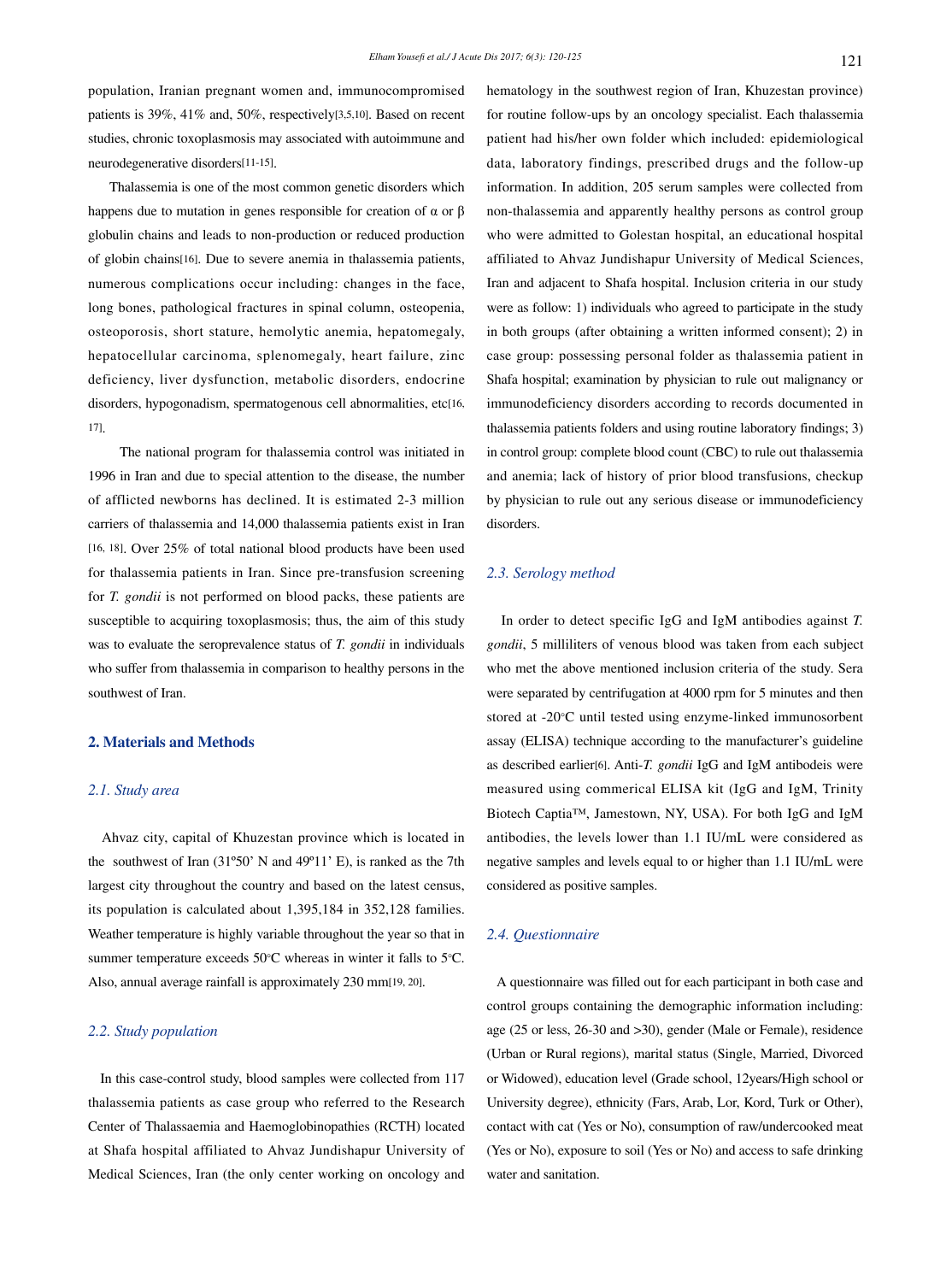## *2.5. Statistical Analysis*

 Data were analyzed using Chi-square test. The probability level of 0.05 was accepted as statistically significant. Statistical analyses were carried using SPSS version 16.

## **3. Results**

**Table 2** 

## *3.1. Participants*

 In this study, a total of 322 subjects met the inclusion criteria and participated (117 thalassemia patients and 205 apparently healthy individuals). The mean age of participants in case and control groups was 26.01±9.69 and 28.42±10.26 years old, respectively.

*3.2. Seroprevalence of anti-T. gondii antibodies*

in terms of IgG and IgM was detected 30.76% (36/117) and 1.70% (2/117), respectively; while frequency of these antibodies in control group was 20% (41/205) and 0.48% (1/205), respectively. IgG seroprevalence between two groups was statistically significant (*P=*0.04), however no significant difference was observed in terms of IgM frequency between thalassemia patients and healthy persons (*P=*0.3) (Table 1).

#### **Table 1**

Analysis of anti-*T. gondii* IgG and IgM antibodies in thalassemia patients and control group

|                                | Patients' group $n$ (%) Healthy individuals $n$ (%) Sig. OR. |            |  |
|--------------------------------|--------------------------------------------------------------|------------|--|
| IgG- positive $36/117(30.76%)$ | $41/205(20\%)$                                               | 0.04 1.77  |  |
| IgM-positive $2/117(1.70\%)$   | $1/205(0.48\%)$                                              | $0.3$ 3.55 |  |
|                                |                                                              |            |  |

In current survey, nine risk factors related to toxoplasmosis

Abbreviations: Sig, Significance; OR, odds ratio.

## *3.3. Risk factors*

 The seroprevalence of toxoplasmosis amongst thalassemia patients infection have been recorded. Univariate analysis of demographic

Demographic characteristics and risk factors related to seroprevalence of *T. gondii*

| Characteristic                      | Thalassemia patients (N=117) |                  |                |         | Controls (N=205) |                |              |         | Total $(N=322)$ |                |       |         |
|-------------------------------------|------------------------------|------------------|----------------|---------|------------------|----------------|--------------|---------|-----------------|----------------|-------|---------|
|                                     |                              | Number I g G %   |                | P value |                  | Number I g G % |              | P value |                 | Number I g G % |       | P value |
|                                     | tested                       | positive         |                |         | tested           | positive       |              |         | tested          | positive       |       |         |
| Gender                              |                              |                  |                |         |                  |                |              |         |                 |                |       |         |
| Male                                | 59                           | 19               | 32.20          | 0.5     | 99               | 21             | 21.21        | 0.4     | 158             | 40             | 25.31 | 0.4     |
| Female                              | 58                           | 17               | 29.31          |         | 106              | 20             | 18.86        |         | 164             | 37             | 22.56 |         |
| Age group (years)                   |                              |                  |                |         |                  |                |              |         |                 |                |       |         |
| 25 or less                          | 51                           | 16               | 31.37          | 0.8     | 84               | 18             | 21.43        | 0.2     | 135             | 34             | 25.18 | 0.5     |
| $26 - 35$                           | 45                           | 13               | 28.88          |         | 77               | 14             | 18.18        |         | 122             | 27             | 22.13 |         |
| $>35$                               | 21                           | $\tau$           | 33.33          |         | 44               | 9              | 20.45        |         | 65              | 16             | 24.61 |         |
| Residence                           |                              |                  |                |         |                  |                |              |         |                 |                |       |         |
| Urban                               | 83                           | 26               | 31.32          | 0.3     | 166              | 33             | 19.87        | 0.5     | 249             | 59             | 23.69 | 0.8     |
| Rural                               | 34                           | 10               | 29.41          |         | 39               | 8              | 20.51        |         | 73              | 18             | 24.65 |         |
| <b>Education</b> level              |                              |                  |                |         |                  |                |              |         |                 |                |       |         |
| Grade school                        | 90                           | 30               | 33.33          | 0.1     | 18               | 3              | 16.66        | 0.3     | 108             | 33             | 30.55 | 0.3     |
| 12years/High school                 | 27                           | 6                | 22.22          |         | 20               | 3              | 15           |         | 47              | 9              | 19.14 |         |
| University degree                   | $\overline{0}$               | $\boldsymbol{0}$ | $\overline{0}$ |         | 167              | 35             | 20.95        |         | 167             | 35             | 20.95 |         |
| Ethnicity                           |                              |                  |                |         |                  |                |              |         |                 |                |       |         |
| Fars                                | 37                           | 12               | 32.43          | 0.7     | 71               | 15             | 21.12        | 0.1     | 108             | 27             | 25    | 0.2     |
| Arab                                | 35                           | 12               | 34.28          |         | 56               | 10             | 17.85        |         | 91              | 22             | 24.17 |         |
| Lor                                 | 37                           | 10               | 27.02          |         | 44               | $8\,$          | 18.18        |         | 81              | 18             | 22.22 |         |
| Kord                                | 5                            | $\mathbf{1}$     | 20             |         | 11               | 3              | 27.27        |         | 16              | $\overline{4}$ | 25    |         |
| Turk                                | $\overline{2}$               | $\mathbf{1}$     | 50             |         | 10               | $\overline{2}$ | 20           |         | 12              | 3              | 25    |         |
| Other                               | $\mathbf{1}$                 | $\boldsymbol{0}$ | $\overline{0}$ |         | 13               | $\mathfrak{Z}$ | 23.07        |         | 14              | 3              | 21.42 |         |
| Contact with cat                    |                              |                  |                |         |                  |                |              |         |                 |                |       |         |
| Yes                                 | 83                           | 26               | 31.32          | 0.5     | 80               | $23\,$         | 28.75        | $0.01*$ | 163             | 49             | 30.06 | $0.02*$ |
| No                                  | 34                           | 10               | 29.41          |         | 125              | 18             | 14.4         |         | 159             | 28             | 17.61 |         |
| Consumption of raw/undercooked meat |                              |                  |                |         |                  |                |              |         |                 |                |       |         |
| Yes                                 | 18                           | 5                | 27.77          | 0.4     | 14               | 3              | 21.42        | 0.5     | 32              | 8              | 25    | 0.2     |
| No                                  | 99                           | 31               | 31.31          |         | 191              | 38             | 19.89        |         | 290             | 69             | 23.79 |         |
| Exposure to soil                    |                              |                  |                |         |                  |                |              |         |                 |                |       |         |
| Yes                                 | 47                           | 17               | 36.17          | 0.07    | 127              | 25             | 19.68        | 0.2     | 174             | 42             | 24.13 | 0.4     |
| N <sub>o</sub>                      | 70                           | 19               | 27.14          |         | 78               | 16             | 20.51        |         | 148             | 35             | 23.64 |         |
| Source of drinking water            |                              |                  |                |         |                  |                |              |         |                 |                |       |         |
| Purified water                      | 89                           | 28               | 31.46          | 0.5     | 200              | 41             | 20.5         | 0.4     | 289             | 69             | 23.87 | 0.3     |
| Unpurified water                    | 28                           | 8                | 28.57          |         | 5                | $\overline{0}$ | $\mathbf{0}$ |         | 33              | 8              | 24.24 |         |

\*Statistically significant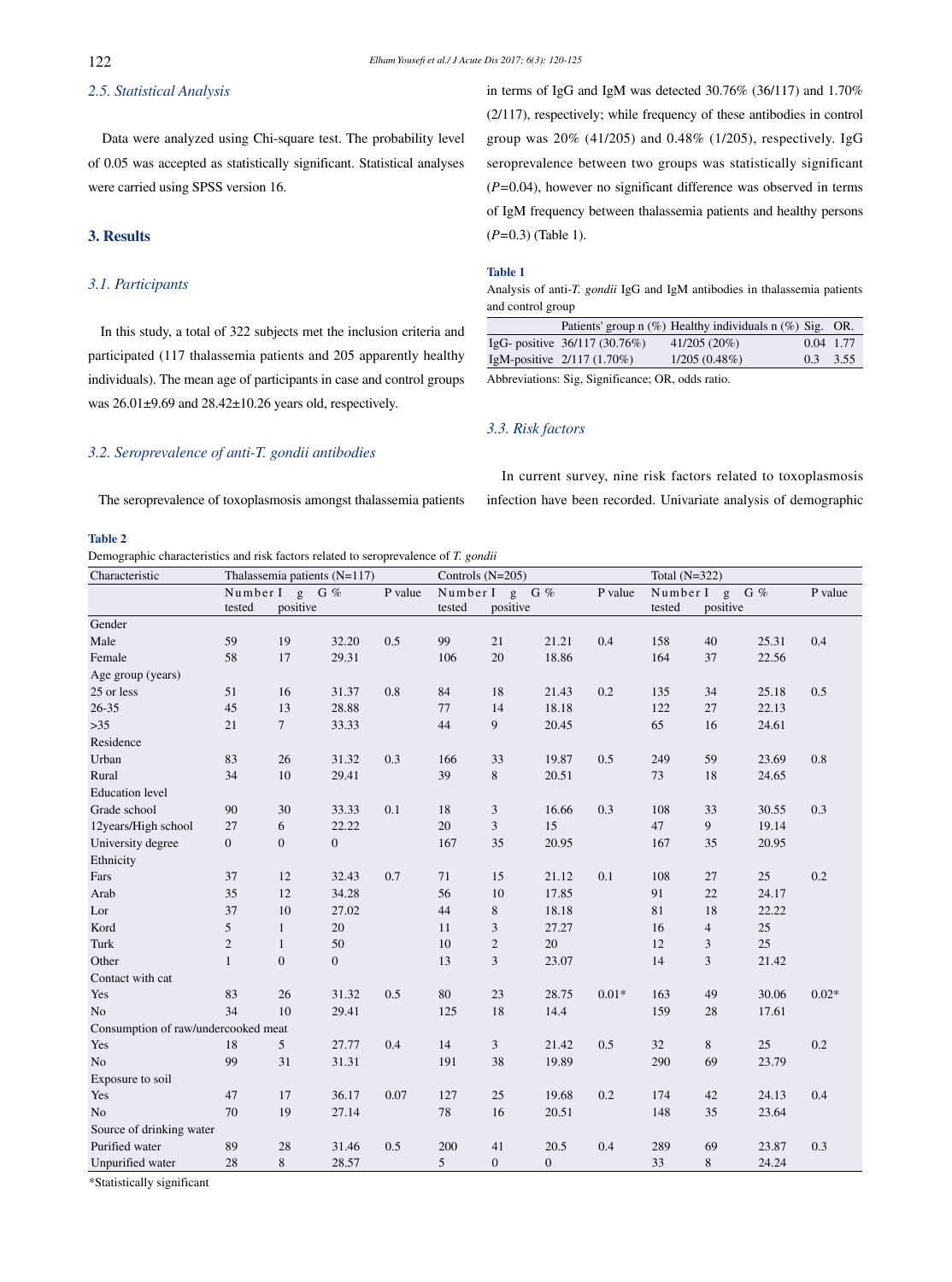information was done in order to determine the possible association between seroprevalence of *T. gondii* and these risk factors. Risk factor analysis showed that there is statistically significant association only between seroprevalence of *T. gondii* and contact with cat (*P=*0.01 for control group and *P=*0.02 for total population) (Table 2). Based on gender, the frequency of anti-*T. gondii* IgG antibodies was identified as being higher in males than females in both groups but the difference was not significant (*P=*0.4). Other surveyed risk factors, which have been listed in Table 2, show no significant relationship with toxoplasmosis.

## **4. Discussion**

 The prevalence rate of toxoplasmosis in the southwest of Iran ranged from 21% to 47% in different groups[4-6,10,15]. Present survey is the first study to evaluate the seroprevalence of toxoplasmosis amongst thalassemic patients in the southwest region of the country. Seroprevalence of anti-*T. gondii* IgG was identified in 30.76% (36/117) of patients and 20% (41/205) of healthy individuals (*P=*0.04), as well as anti-*T. gondii* IgM in these groups which was detected 1.70% (2/117) and 0.48% (1/205), respectively (*P=*0.3). Karakas et al. studied 36 thalassemia patients and 36 healthy individuals in Turkey and the seroprevalence rate of toxoplasmosis in terms of IgG and IgM was reported 19.4% and 5.5% (borderline) among case group, respectively; while IgG was 14% in control group and no significant statistical difference was observed between two groups (*P=*0.752)[21], which is lower than our results. The reason for this could be study population, sample size, methodology, cultural habit of the region, etc. In this research, ELISA technique has been employed. Several serological methods are routinely used in order to detect IgG and IgM antibodies against *T. gondii*. Among them, ELISA with high sensitivity and specificity, is able to discern between chronic and acute phase of toxoplasmosis[22].

 Approximately 14,000 thalassemic patients have been identified and registered in Iran with the median age of 15 years old[18]. The disease exists throughout the country, but it is more common in the bordering parts of the Oman Sea and Persian Gulf (Hormozgan, Bushehr and Sistan & Baluchestan provinces), adjacent parts of Caspian Sea (Mazandaran, Gilan and Golestan provinces) as well as Fars, Kerman and Khuzestan provinces. In the aforementioned regions, nearly 10% of the total population are β-thalassemia carriers, while in other zones of the country, it is less common and ranges between 3-8%. Also, nearly 1000 thalassemia major individuals are born in Iran every year[16].

Multiple blood transfusion is vital for thalassemia major patients;

hence, they are prone to acquiring the blood-borne pathogens [23]. According to World Health Organization (WHO) strategies, screening of blood packs must be done for some blood-borne pathogens including: hepatitis B virus surface antigen (HBsAg), hepatitis C virus (HCV), human immunodeficiency virus (HIV) and *Treponema pallidum* in all countries and for human T-cell lymphotropic viruses I/II (HTLV I/II), human cytomegalovirus (CMV), Chagas disease and Malaria in some countries and endemic regions[24]; while pre-transfusion screening for *T. gondii* has not yet been performed. Also, there are some reports that documented *T. gondii* could thrive in citrated blood at 5° C for more than 50 days and blood transfusion contributes in the transmission of parasites by blood products[25, 26]. Seroprevalence of toxoplasmosis in healthy blood donors range from 1-75% worldwide[9]. Also, in some studies conducted in different geographical areas of Iran, the prevalence rate of *T. gondii* amongst blood donors from southern, southeastern and northern regions was reported 19.3%, 25%, 56.4%, respectively, which indicates existence of this infectious agent in all major areas of the country[9].

 It should be noted that nearly 25% of total national blood products is being used for thalassemia patients in Iran[18]. Numerous reports have documented the prevalence of transfusiontransmissible infections (TTI) in high risk groups, particularly different multi-transfused patients. For instance, seroprevalence of human T- cell leukemia virus Type-1 (HTLV-1) was tested in both thalassemia and hemodialysis patients in the southwest of Iran. The results showed a significant frequency among case group (7.6% - 27/357) in comparison with control group  $(0.62\% - 5/800)$ [27]that is in agreement with current study. Furthermore, seroprevalence of hepatitis infection in high risk groups such as sickle cell anemia patients, persons with haemophilia, hemodialysis patients and patients with thalassemia is reported by several authors ranging between 1.1-5.1% for HBV and 7.9-54% for HCV in the southwest of Iran[28-31]. In another study, anti-*T. gondii* antibodies were examined in hemodialysis patients. Seroprevalence rate of IgG and IgM was observed in 29.3% and 7.9% of patients, respectively; while in control group seropositivity for these antibodies was 26% and 4%, respectively. The difference between two antibodies was statistically significant (*P<*0.05)[6].

 In present research, 9 related risk factors with toxoplasmosis were evaluated and data analysis showed that only contact with cat was significantly correlated with IgG seroprevalence (*P=*0.02). Since felines are the definitive hosts for *T. gondii* and they are in close contact to humans particularly in rural regions, accordingly, there is a general agreement that contact with cat with maintaining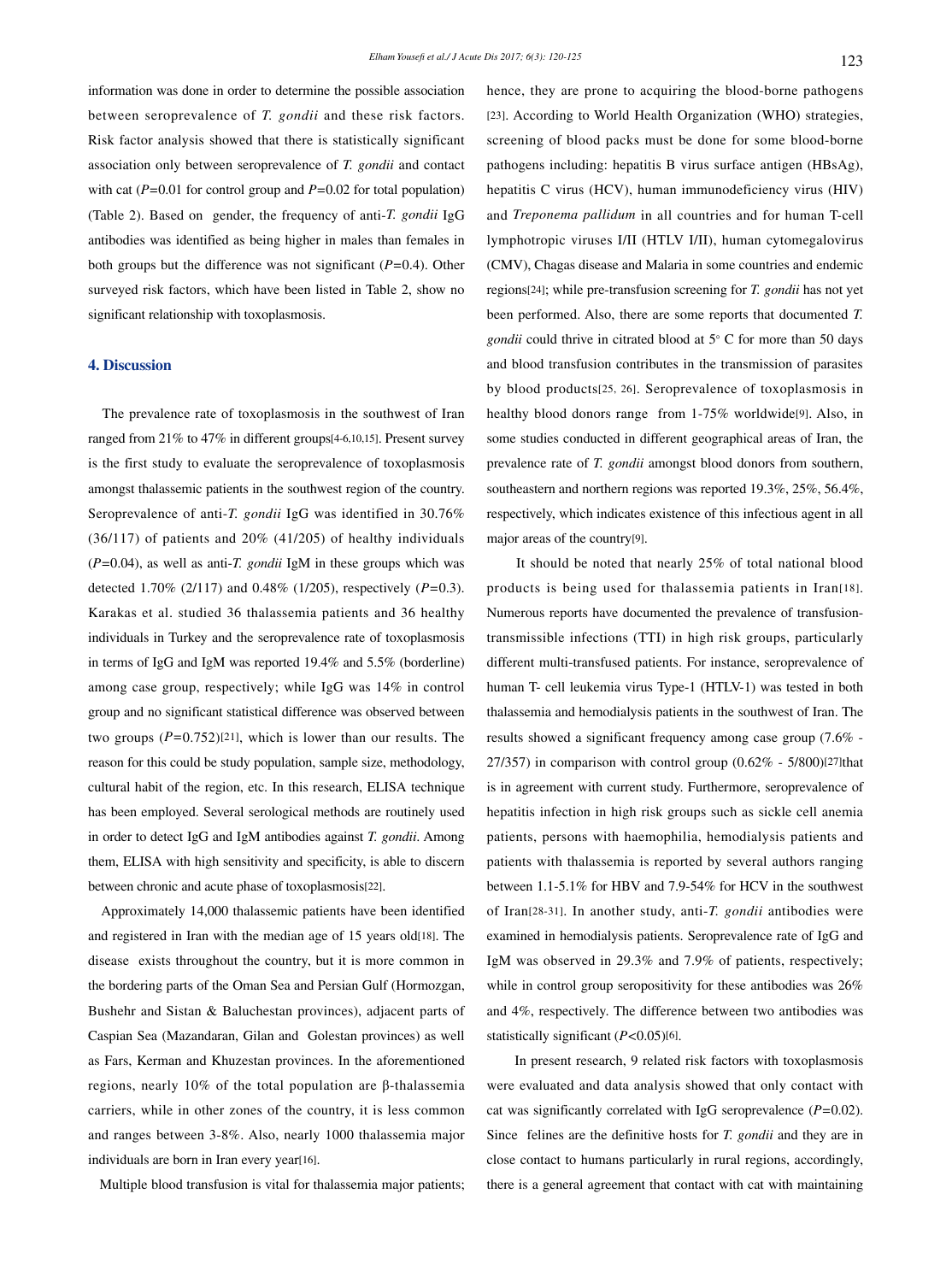the disease transmission chain, is considered as a potential risk factor in the majority of studies[5, 9, 10, 32, 33]. As it was mentioned in study area section, Khuzestan province due to its proximity to the sea, had appropriate humidity that is vital for oocysts sporulation. The oocysts are shed in large amount through feces of infected cats and can live for several months in moist soils[32]. Thus exposure to soil could have a key role in toxoplasmosis morbidity. However, in our results this risk factor was not significant in two groups (*P=*0.07 and *P=*0.2 in case and control group, respectively) that corresponds to Zemene et al's study among pregnant women [34], while Cong et al. showed exposure to soil is associated with persistence of *T. gondii* in study population[35]. Consumption of raw/undercooked meat is one of the studied risk factors in our study that was not statistically significant (*P=*0.4 and *P=*0.5 in thalassemia patients and control individuals, respectively). In some studies it has been shown that consumption of raw meat is not correlated with toxoplasmosis[5,35-38] while results of other investigations are in contrast[9,10]. Risk factors like gender, residence, age group, educational level, ethnicity and source of drinking water which have been detailed in Table 2, were not statistically significant in current study.

 There is evidence which suggests that, despite the constant presence of anti-*T. gondii* IgM antibodies in serum, no positive IgM-ELISA can be indisputably considered as an acute infection[6]; thus, PCR-based techniques to explore DNA of *Toxoplasma* is required in future studies.

## **5. Conclusion**

 Our study suggests thalassemia patients are more susceptible than control persons to acquiring toxoplasmosis (*P=*0.04); thus, due to rare studies in this high risk group, further studies are recommended.

## **Conflict of interest statement**

The authors declare no conflict of interests.

## **Acknowledgments**

 We thank all staff of cellular and molecular research center of Ahvaz Jundishapur University of Medical Sciences. This study was financially supported by Student Research Committee of Ahvaz Jundishapur University of Medical Science, Iran (NO: 92S.1) and approved in the ethical committee.

## **References**

- [1] Robert-Gangneux F, Darde ML. Epidemiology of and diagnostic strategies for toxoplasmosis. *Clinical microbiology reviews*. 2012;**25**:264-96.
- [2] Khademvatan S, Foroutan M, Hazrati-Tappeh K, Dalvand S, Khalkhali H, Masoumifard S, et al. Toxoplasmosis in rodents: A systematic review and meta-analysis in Iran. *J Infect Public Health* 2017; doi: 10.1016/j.jiph.2017.01.021.
- [3] Ahmadpour E, Daryani A, Sharif M, Sarvi S, Aarabi M, Mizani A, et al. Toxoplasmosis in immunocompromised patients in Iran: a systematic review and meta-analysis. *J Infect Dev Ctries.* 2014;**8**:1503- 10.
- [4] Saki J, Shafieenia S, Foroutan-Rad M. Seroprevalence of toxoplasmosis in diabetic pregnant women in southwestern of Iran. *Journal of Parasitic Diseases* 2016; **40**: 1586-9.
- [5] Foroutan-Rad M, Khademvatan S, Majidiani H, Aryamand S, Rahim F, Malehi AS. Seroprevalence of *Toxoplasma gondii* in the Iranian pregnant women: A systematic review and meta-analysis. *Acta tropica*. 2016;**158**:160-9.
- [6] Saki J, Khademvatan S, Soltani S, Shahbazian H. Detection of toxoplasmosis in patients with end-stage renal disease by enzymelinked immunosorbent assay and polymerase chain reaction methods. *Parasitology research.* 2013;**112**:163-8.
- [7] Saki J, Mohammadpour N, Moramezi F, Khademvatan S. Seroprevalence of *Toxoplasma gondii* in women who have aborted in comparison with the women with normal delivery in Ahvaz, southwest of Iran. *ScientificWorldJournal.* 2015;2015:764369.
- [8] Gharavi MJ, Jalali S, Khademvatan S, Heydari S. Detection of IgM and IgG anti-*Toxoplasma* antibodies in renal transplant recipients using ELFA, ELISA and ISAGA methods: comparison of preand post-transplantation status. *Annals of tropical medicine and parasitology.* 2011;105:367-71.
- [9] Foroutan-Rad M, Majidiani H, Dalvand S, Daryani A, Kooti W, Saki J, et al. Toxoplasmosis in Blood Donors: A Systematic Review and Meta-Analysis. *Transfusion medicine reviews.* 2016;**30**:116-22.
- [10] Daryani A, Sarvi S, Aarabi M, Mizani A, Ahmadpour E, Shokri A, et al. Seroprevalence of *Toxoplasma gondii* in the Iranian general population: a systematic review and meta-analysis. *Acta tropica.*  2014;**137**:185-94.
- [11] Sutterland AL, Fond G, Kuin A, Koeter MW, Lutter R, van Gool T, et al. Beyond the association. *Toxoplasma gondii* in schizophrenia, bipolar disorder, and addiction: systematic review and meta-analysis. *Acta Psychiatr Scand.* 2015;**132**:161-79.
- [12] Flegr J, Prandota J, Sovickova M, Israili ZH. Toxoplasmosis--a global